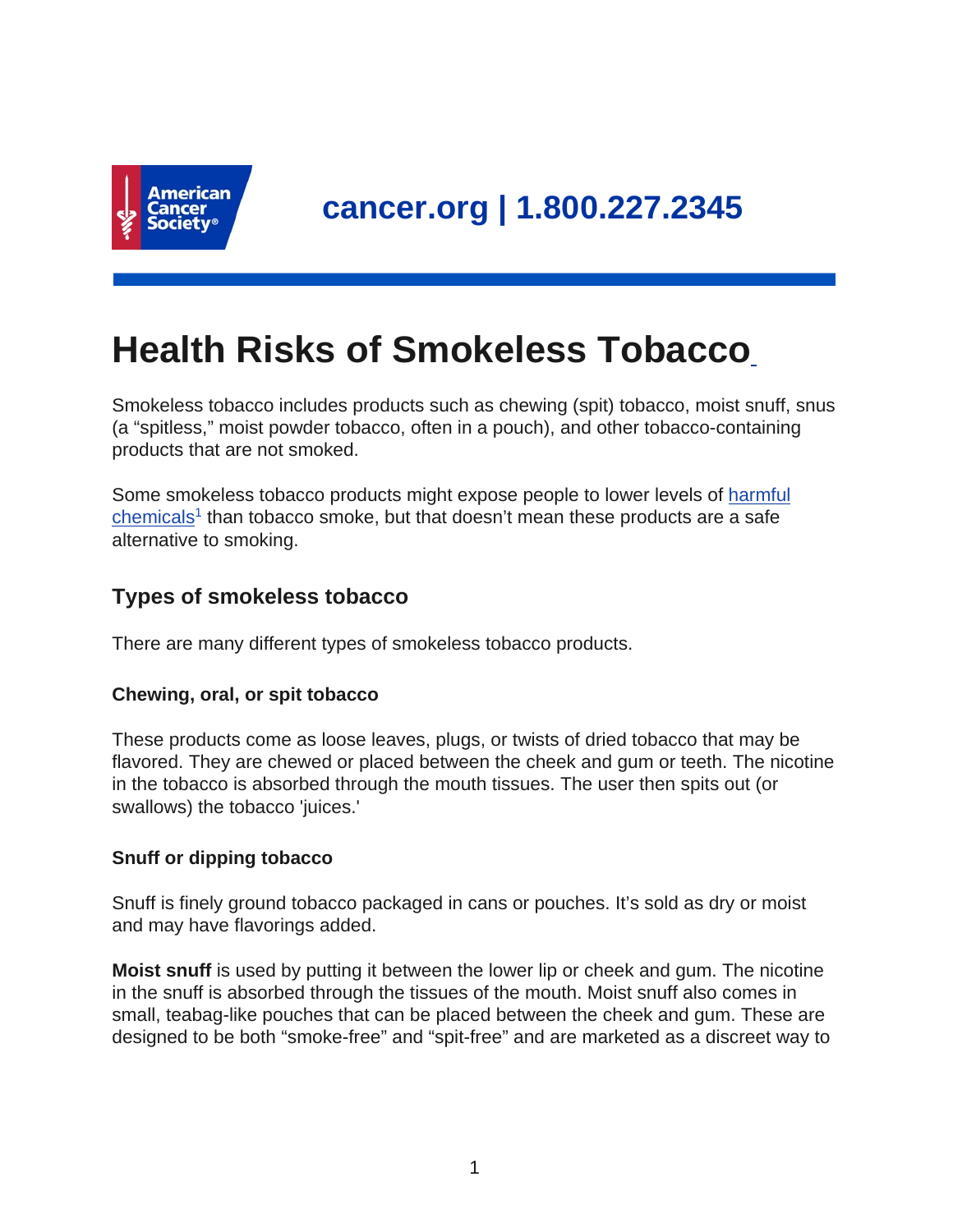use tobacco.

**Dry snuff** is sold in a powdered form and is used by sniffing or inhaling the powder up the nose.

## **Snus**

Snus (sounds like "snoose") is a type of moist snuff. It was first used in Sweden and Norway, but it's now available in the United States as well. It's packaged in small pouches, which are held between the gum and mouth tissues. Like spit-free snuff, the juices are swallowed.

#### **Dissolvable tobacco**

Dissolvable forms of smokeless tobacco come in different shapes and sizes, such as tobacco lozenges, orbs, pellets, thin strips (like melt-away breath strips), and toothpicksized sticks. Some of these also contain sweeteners or flavoring and look a lot like candy. All have tobacco and nicotine. Depending on the type, they are held in the mouth, chewed, or sucked until they dissolve. The juices are swallowed.

#### **Heated tobacco products**

Heated tobacco products (sometimes called "heat-not-burn" products) typically use an electronic heating element, which heats specially-designed sticks, plugs, or capsules containing tobacco. The heat releases nicotine (and other chemicals) that can then be inhaled into the lungs, but the tobacco doesn't get hot enough to burn. These devices are not the same as **[e-cigarettes](https://www.cancer.org/healthy/stay-away-from-tobacco/e-cigarettes-vaping/what-do-we-know-about-e-cigarettes.html)**<sup>2</sup>.

# **What are the health risks of smokeless tobacco?**

Using any kind of smokeless tobacco can expose you to health risks. These products contain cancer-causing chemicals, as well as addictive nicotine.

Some smokeless tobacco products may expose users to lower levels of harmful chemicals than cigarette smoke, but this doesn't mean they are safe.

**No form of smokeless tobacco is a safe substitute for cigarettes. Still, tobacco companies often market these products as alternatives to smoking in places where smoking isn't allowed.**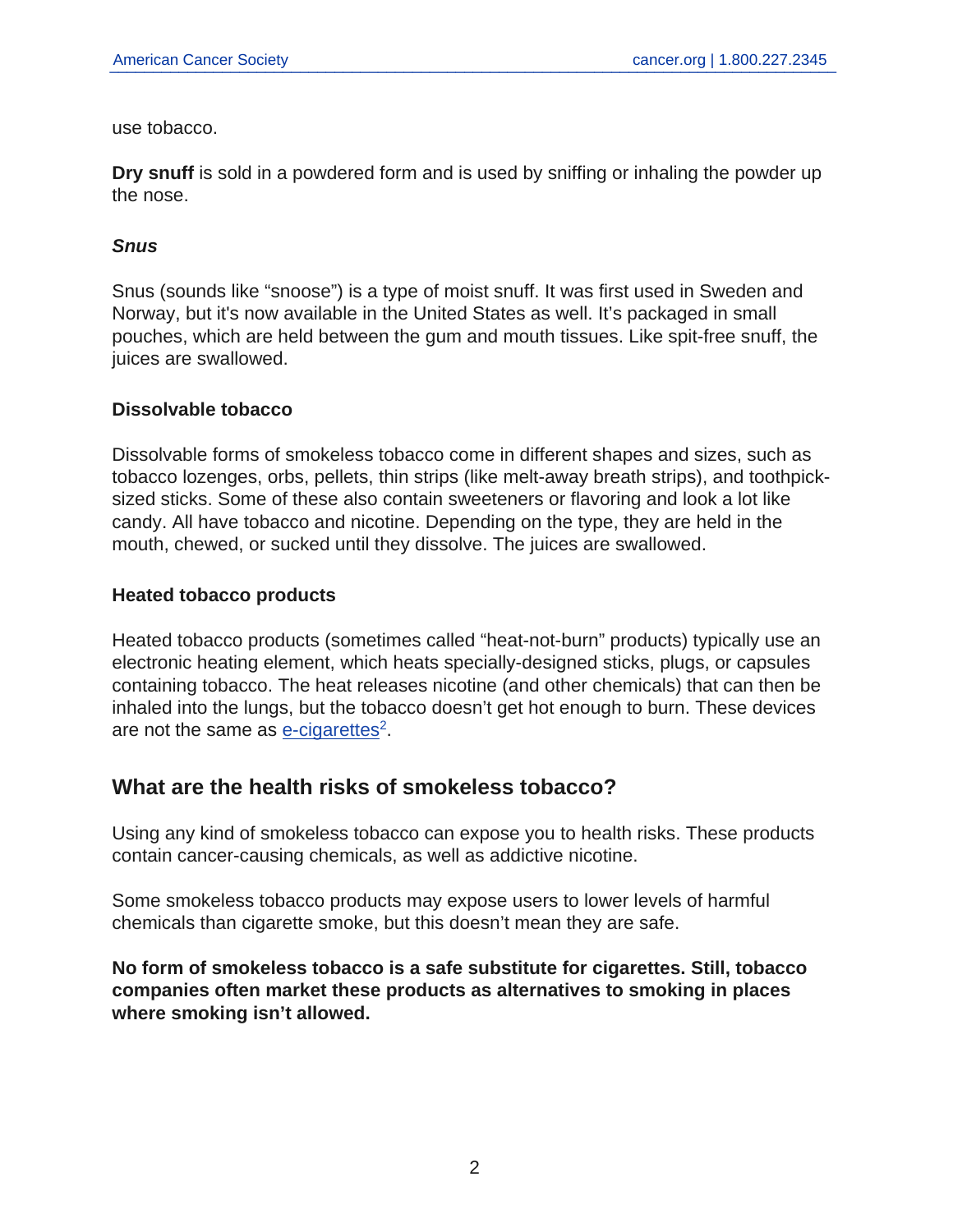#### **Smokeless tobacco causes cancer**

Overall, people who dip or chew get about the same amount of nicotine as people who smoke regularly. They are also exposed to more than 25 chemicals that are known to cause cancer. The most harmful cancer-causing substances in smokeless tobacco are tobacco-specific nitrosamines (TSNAs). TSNA levels vary by product, but the higher the level the greater the cancer risk.

Cancers linked to the use of smokeless tobacco include:

- [Mouth, tongue, cheek, and gum cancer](https://www.cancer.org/cancer/oral-cavity-and-oropharyngeal-cancer.html)<sup>3</sup>
- [Cancer of the esophagus](https://www.cancer.org/cancer/esophagus-cancer.html)<sup>4</sup> (the tube that connects the throat to the stomach)
- [Pancreatic cancer](https://www.cancer.org/cancer/pancreatic-cancer.html)<sup>5</sup>

The risk of cancer with newer types of smokeless tobacco products isn't quite as clear, mainly because they haven't been studied as well as chewing tobacco and snuff. They still contain potentially harmful chemicals that might increase a person's risk of cancer, although the amounts can vary by product.

## **Smokeless tobacco causes other health problems**

#### **Mouth and tooth problems**

Many studies have shown high rates of **leukoplakia** in the mouth where users place their chew or dip. Leukoplakia is a gray-white patch in the mouth that can become cancer. These patches can't be scraped off. They're sometimes called sores but are usually painless. The longer a person uses oral tobacco, the more likely they are to have leukoplakia. Stopping tobacco might help clear up the spot, but treatment may be needed if there are signs of early cancer.

Tobacco stains teeth and causes bad breath. It can also irritate or destroy gum tissue. Many regular smokeless tobacco users have receding or swollen gums, tooth decay and cavities (from the high sugar content in the tobacco), scratching and wearing down (abrasion) of teeth, and bone loss around the teeth. The surface of the tooth root may be exposed where gums have shrunken. All of these can cause teeth to loosen and fall out.

#### **Other health problems**

Other harmful health effects of smokeless tobacco include: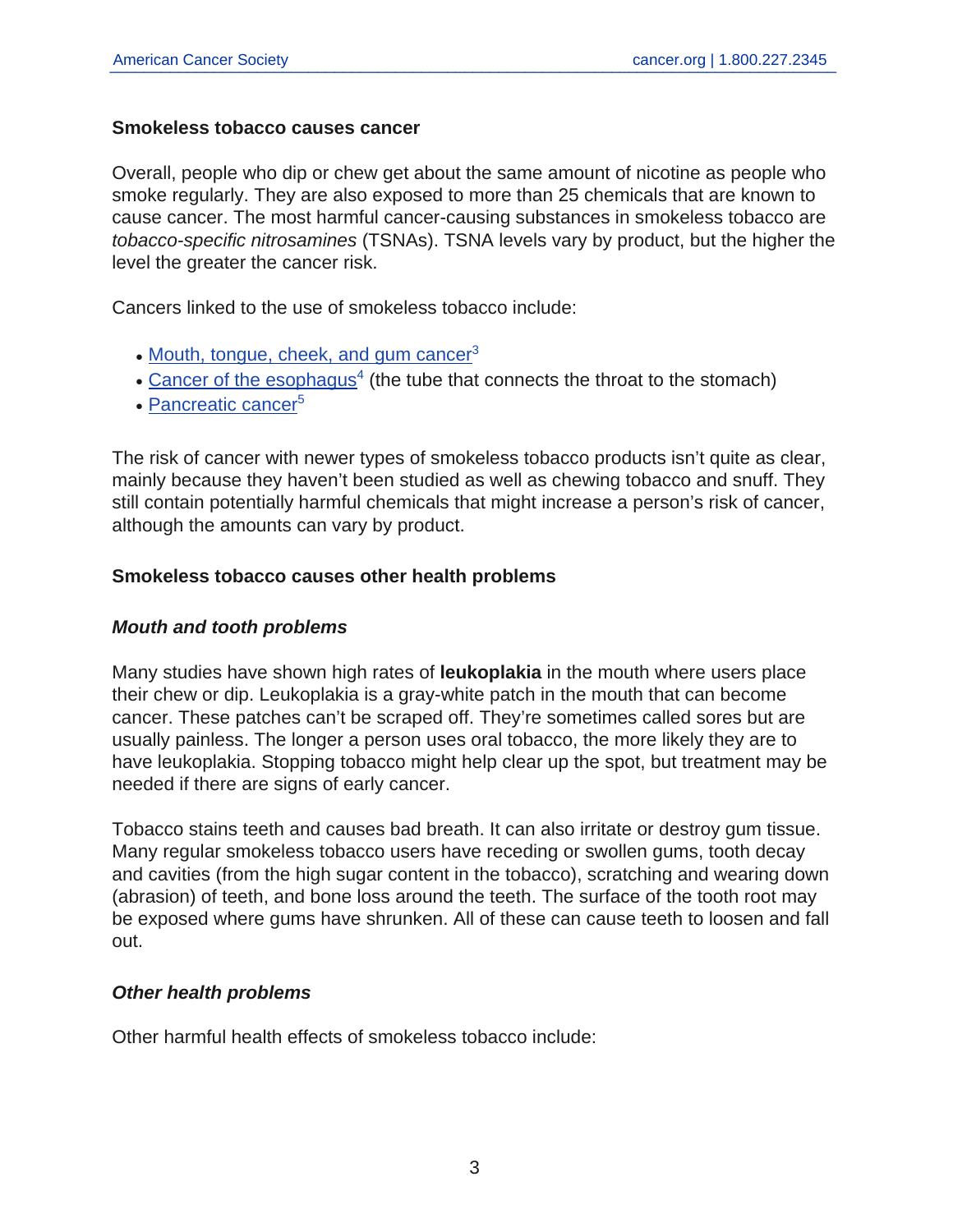- Increased risk of dying from heart disease and stroke
- Increased risk of early delivery and stillbirth when used during pregnancy

Smokeless tobacco can lead to nicotine poisoning and even death in children who mistake it for candy.

All smokeless tobacco contains nicotine, which can lead to addiction. In teens, using nicotine can also harm the parts of the brain that control attention, learning, mood, and impulse control. It may also increase the risk for future addiction to other drugs.

Dissolvable tobacco is of special concern because at this time little is known about the health effects of these products. Still, it's clear that they are another way for people, especially youth, to experiment with tobacco products and become addicted to nicotine. Because they are so tempting, they can easily poison children and pets.

# **Can smokeless tobacco be used to help quit smoking?**

Manufacturers often imply or even claim that spit or smokeless tobacco can help people quit smoking. A lot of people believe and try this. **But no smokeless tobacco product has been proven to help people quit smoking.**

Unlike US Food and Drug Administration (FDA)-approved standard treatments that have been proven to work (such as nicotine replacement therapy  $(NRT)^6$  and [certain](https://www.cancer.org/healthy/stay-away-from-tobacco/guide-quitting-smoking/prescription-drugs-to-help-you-quit-smoking.html) [drugs](https://www.cancer.org/healthy/stay-away-from-tobacco/guide-quitting-smoking/prescription-drugs-to-help-you-quit-smoking.html)<sup>7</sup>), oral tobacco products have not been tested thoroughly to see if they can help a person stop smoking. And research to date has not shown that they really help a person quit.

Even if using smokeless tobacco helps some people give up smoking, it still can cause cancer and other health problems, so it's not a safe alternative. And because it still contains nicotine, it's also addictive and hard to quit.

For more, see [How to Quit Using Tobacco](https://www.cancer.org/healthy/stay-away-from-tobacco/guide-quitting-smoking.html)<sup>8</sup>.

# **Hyperlinks**

- 1. [www.cancer.org/cancer/cancer-causes/tobacco-and-cancer/carcinogens-found-in](https://www.cancer.org/cancer/cancer-causes/tobacco-and-cancer/carcinogens-found-in-tobacco-products.html)[tobacco-products.html](https://www.cancer.org/cancer/cancer-causes/tobacco-and-cancer/carcinogens-found-in-tobacco-products.html)
- 2. [www.cancer.org/healthy/stay-away-from-tobacco/e-cigarettes-vaping/what-do-we](https://www.cancer.org/healthy/stay-away-from-tobacco/e-cigarettes-vaping/what-do-we-know-about-e-cigarettes.html)[know-about-e-cigarettes.html](https://www.cancer.org/healthy/stay-away-from-tobacco/e-cigarettes-vaping/what-do-we-know-about-e-cigarettes.html)
- 3. [www.cancer.org/cancer/oral-cavity-and-oropharyngeal-cancer.html](https://www.cancer.org/cancer/oral-cavity-and-oropharyngeal-cancer.html)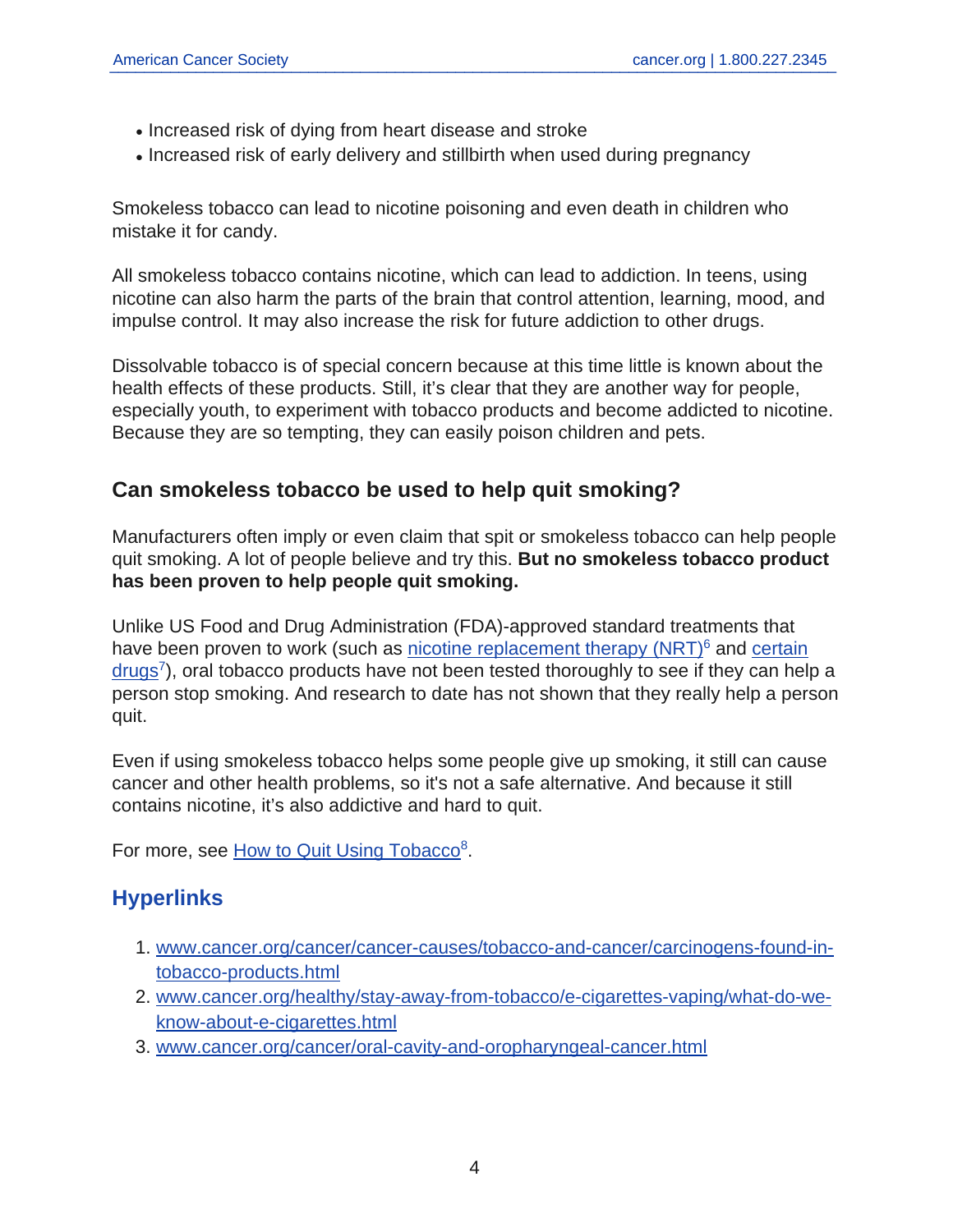- 4. [www.cancer.org/cancer/esophagus-cancer.html](https://www.cancer.org/cancer/esophagus-cancer.html)
- 5. [www.cancer.org/cancer/pancreatic-cancer.html](https://www.cancer.org/cancer/pancreatic-cancer.html)
- 6. [www.cancer.org/healthy/stay-away-from-tobacco/guide-quitting-smoking/nicotine](https://www.cancer.org/healthy/stay-away-from-tobacco/guide-quitting-smoking/nicotine-replacement-therapy.html)[replacement-therapy.html](https://www.cancer.org/healthy/stay-away-from-tobacco/guide-quitting-smoking/nicotine-replacement-therapy.html)
- 7. [www.cancer.org/healthy/stay-away-from-tobacco/guide-quitting](https://www.cancer.org/healthy/stay-away-from-tobacco/guide-quitting-smoking/prescription-drugs-to-help-you-quit-smoking.html)[smoking/prescription-drugs-to-help-you-quit-smoking.html](https://www.cancer.org/healthy/stay-away-from-tobacco/guide-quitting-smoking/prescription-drugs-to-help-you-quit-smoking.html)
- 8. [www.cancer.org/healthy/stay-away-from-tobacco/guide-quitting-smoking.html](https://www.cancer.org/healthy/stay-away-from-tobacco/guide-quitting-smoking.html)

## **References**

Centers for Disease Control and Prevention. Heated Tobacco Products. 2020. Accessed at https://www.cdc.gov/tobacco/basic\_information/heated-tobaccoproducts/index.html on October 12, 2020.

Centers for Disease Control and Prevention. Smokeless Tobacco: Health Effects. 2020. Accessed at

https://www.cdc.gov/tobacco/data\_statistics/fact\_sheets/smokeless/health\_effects/index .htm on October 13, 2020.

Connolly GN, Richter P, Aleguas A Jr, et al. Unintentional child poisonings through ingestion of conventional and novel tobacco products. Pediatrics. 2010;125(5):896-899.

International Agency for Research on Cancer. Smokeless Tobacco and Some Tobacco-Specific N-Nitrosamines. Lyon, France: World Health Organization International Agency for Research on Cancer; 2007. IARC Monographs on the Evaluation of Carcinogenic Risks to Humans Volume 89.

National Cancer Institute. Smokeless Tobacco and Cancer. 2010. Accessed at https://www.cancer.gov/about-cancer/causes-prevention/risk/tobacco/smokeless-factsheet on October 14, 2020.

Popova L, Ling PM. Alternative tobacco product use and smoking cessation: A national study. Am J Public Health. 2013;103(5):923-930.

Schauer GL, Malarcher AM, Babb SD. Prevalence and correlates of switching to another tobacco product to quit smoking cigarettes. Nicotine Tob Res. 2015;17(5):622- 627.

Siddiqi K, Shah S, Abbas SM, et al. Global burden of disease due to smokeless tobacco consumption in adults: Analysis of data from 113 countries. BMC Med. 2015;13:194.